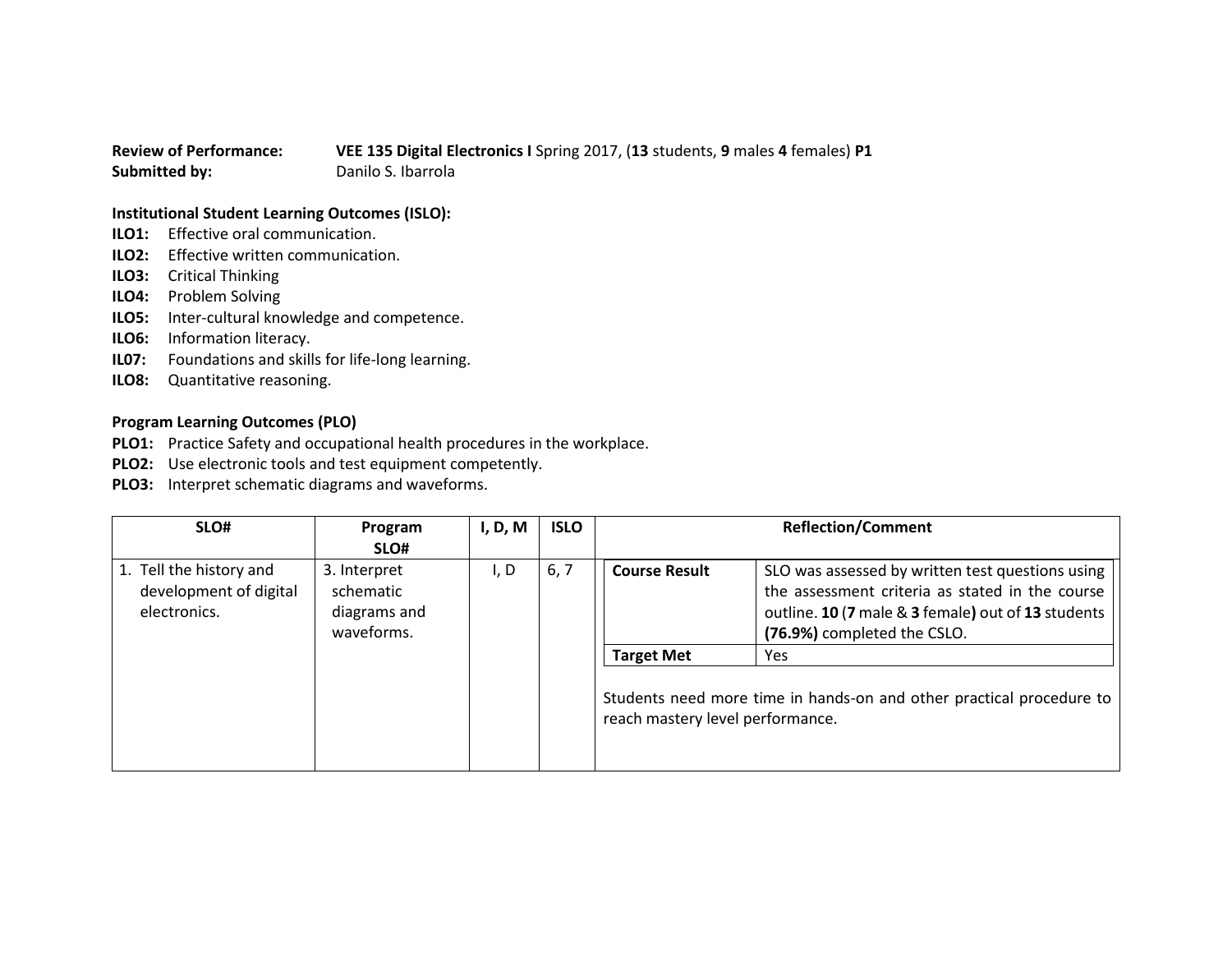| 2. Describe and<br>demonstrate the use of<br>digital test equipment<br>and its operating<br>characteristics.      | 2. Use electronic<br>tools and test<br>equipment<br>competently. | I, D | 6, 7 | <b>Course Result</b>                      | SLO was assessed using hands-on experiment and<br>written test questions using the assessment<br>criteria as stated in the course outline. Students<br>were able to demonstrate the operation of the<br>different digital test equipment. 12 (9 male & 3<br>female) out of 13 students (92.3%) completed<br>the CSLO.                              |
|-------------------------------------------------------------------------------------------------------------------|------------------------------------------------------------------|------|------|-------------------------------------------|----------------------------------------------------------------------------------------------------------------------------------------------------------------------------------------------------------------------------------------------------------------------------------------------------------------------------------------------------|
|                                                                                                                   |                                                                  |      |      | <b>Target Met</b>                         | Yes                                                                                                                                                                                                                                                                                                                                                |
|                                                                                                                   |                                                                  |      |      | reach mastery level performance.          | Students need more time in hands-on and other practical procedure to                                                                                                                                                                                                                                                                               |
| 3. Examine the purpose of<br>the 555 timer and<br>digital integrated<br>circuits.                                 | 3. Interpret<br>schematic<br>diagrams and<br>waveforms.          | I, D | 6, 7 | <b>Course Result</b>                      | SLO was assessed using hands-on experiment and<br>written test questions using the assessment<br>criteria as stated in the course outline Students<br>were able to observe and explain the operation<br>of the 555 timer using the NIDA trainers. 12 (9<br>male & 3 female) out of 13 students (92.3%)<br>completed the CSLO.                      |
|                                                                                                                   |                                                                  |      |      | <b>Target Met</b>                         | Yes                                                                                                                                                                                                                                                                                                                                                |
|                                                                                                                   |                                                                  |      |      | reach mastery level performance.          | Students need more time in hands-on and other practical procedure to                                                                                                                                                                                                                                                                               |
| 4. Identify and describe<br>the six basic logic gates<br>and combinational<br>circuits in digital<br>electronics. | 3. Interpret<br>schematic<br>diagrams and<br>waveforms.          | I, D | 6, 7 | <b>Course Result</b><br><b>Target Met</b> | SLO was assessed using hands-on experiment and<br>written test questions using the assessment<br>criteria as stated in the course outline. Students<br>were able to describe and explain the operation<br>of the different logic gates using the NIDA<br>trainers. 11 (8 male & 3 female) out of 13<br>students (84.6%) completed the CSLO.<br>Yes |
|                                                                                                                   |                                                                  |      |      |                                           |                                                                                                                                                                                                                                                                                                                                                    |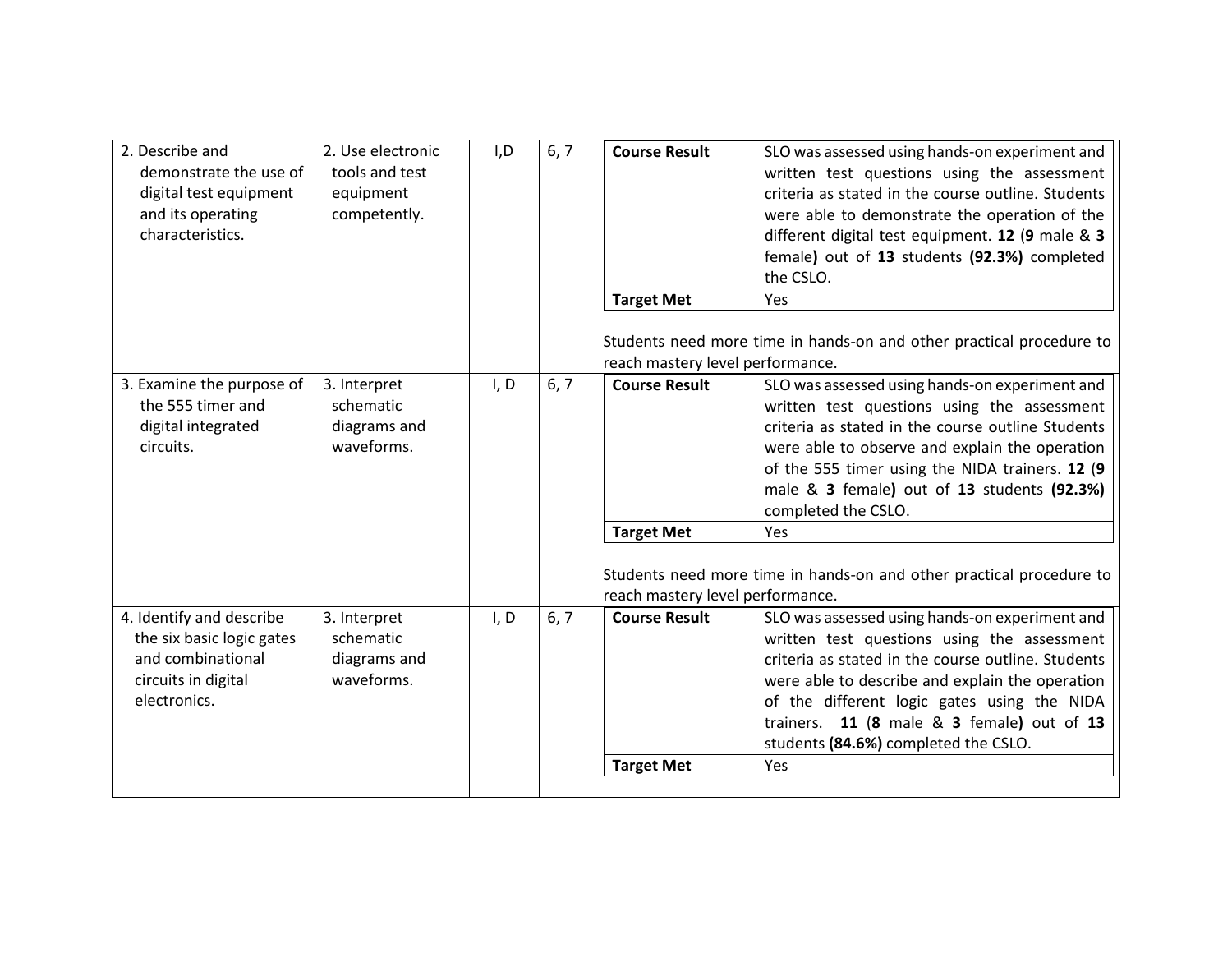|                                                                                          |                                                         |       |         | Students need more time in hands-on and other practical procedure to<br>reach mastery level performance. |                                                                                                                                                                                                                                                                                                                                       |
|------------------------------------------------------------------------------------------|---------------------------------------------------------|-------|---------|----------------------------------------------------------------------------------------------------------|---------------------------------------------------------------------------------------------------------------------------------------------------------------------------------------------------------------------------------------------------------------------------------------------------------------------------------------|
| 5. Recognize the number<br>systems use in digital<br>logic design and its<br>conversion. | 3. Interpret<br>schematic<br>diagrams and<br>waveforms. | I, D, | 6, 7    | <b>Course Result</b>                                                                                     | SLO was assessed using hands-on experiment and<br>written test questions using the assessment<br>criteria as stated in the course outline. Students<br>were able to convert different number system<br>and perform experiment using the NIDA trainers.<br>11 (8 male & 3 female) out of 13 students (84.6%)<br>completed the CSLO.    |
|                                                                                          |                                                         |       |         | <b>Target Met</b>                                                                                        | <b>Yes</b>                                                                                                                                                                                                                                                                                                                            |
|                                                                                          |                                                         |       |         | reach mastery level performance.                                                                         | Students need more time in hands-on and other practical procedure to                                                                                                                                                                                                                                                                  |
| 6. Identify and describe<br>flip-flop circuits.                                          | 3. Interpret<br>schematic<br>diagrams and<br>waveforms. | I, D  | 4, 6, 7 | <b>Course Result</b>                                                                                     | SLO was assessed using hands-on experiment and<br>written test questions using the assessment<br>criteria as stated in the course outline. Students<br>were able to explain the operation of the<br>different flip-flop circuits using the NIDA trainers.<br>11 (8 male & 3 female) out of 13 students (84.6%)<br>completed the CSLO. |
|                                                                                          |                                                         |       |         | <b>Target Met</b>                                                                                        | <b>Yes</b>                                                                                                                                                                                                                                                                                                                            |
|                                                                                          |                                                         |       |         | reach mastery level performance.                                                                         | Students need more time in hands-on and other practical procedure to                                                                                                                                                                                                                                                                  |